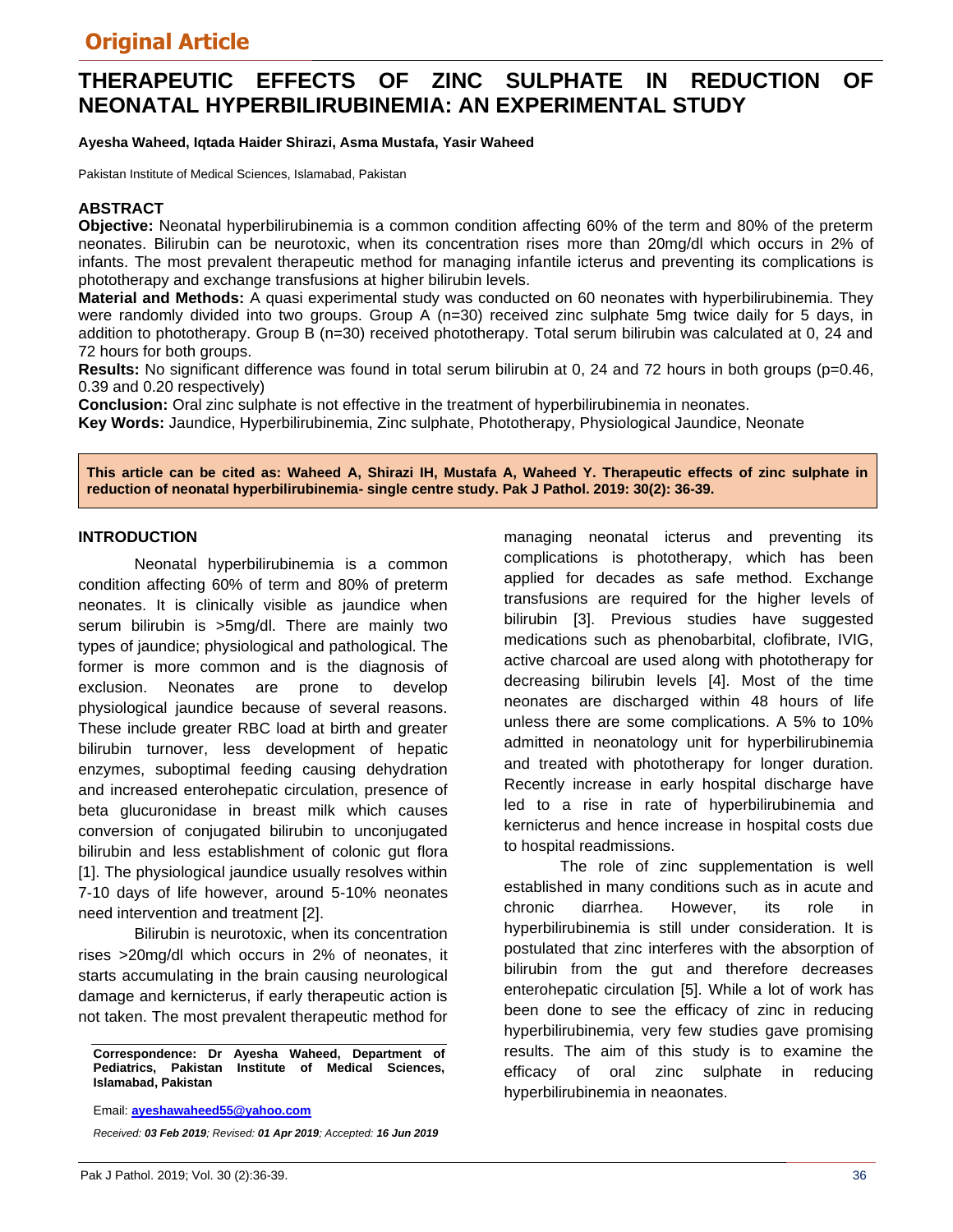### **MATERIAL AND METHODS**

An experimental study was conducted in the neonatology department of Pakistan Institute of Medical Sciences (PIMS), Islamabad from October 2018 till March 2019. The sample size was calculated using WHO calculator. A total of 60 neonates who were born at term or late preterm were included and were randomly divided into two groups. All of them had clinically visible jaundice in the phototherapy range. Infants who were early preterm (<35 weeks) or syndromic, had sepsis or any other infection (diagnosed with clinical history and blood counts), hyperbilirubinemia in the exchange transfusion range or developing within first 24 hours of birth and conjugated hyperbilirubinemia (conjugated bilirubin >2mg/dl) were excluded. Group A (Intervention group) was given phototherapy and zinc sulphate at dose of 5mg twice daily for 5 days while Group B (Control group) was given phototherapy alone. The primary outcome was to see the change in total serum bilirubin which were sent at 0, 24 and 72 hours for both groups. Qualitative data was described in percentage while all quantitative variables were expressed as mean. SPSS version 21 was used to analyze data. Independent T test was applied to see the significance. P value  $< 0.05$  was considered statistically significant.

### **RESULTS**

In group A, 56.6% neonates were male and 43.3% were female while in group B, 73.3% neonates were male and 26.7% were female. More than half of the neonates were delivered through normal vaginal delivery in both groups; 56.6% and 53.3% in group A and B respectively. The percentage of different blood groups of the mother and the baby in both groups is given in Table-1.

The mean age (Day of life) at which the neonates were hospitalized with jaundice was 4.96 in group A and 6.5 in group B (p=0.07). In group A, the mean gestational age was 37.4 weeks while in group B, it was 38.1 weeks (p=0.09).

The mean Total bilirubin in group A was 16.94 mg/dl and in group B was 17.02 mg/dl ( $p=$ 0.46), which at 24 hours decreased to 14.58 mg/dl and 14.34 mg/dl respectively ( $p= 0.39$ ). There was no significant difference in mean Total bilirubin at 72 hours in both groups; 12.06 mg/dl in group A and 11.45 mg/dl in group  $B$  (p= 0.20). A comparison of total serum bilirubin in both groups at different time intervals is given in Table-2.

The treatment plan in both groups significantly decreased the total bilirubin after 72 hours as shown in table 3. In group A, the mean total bilirubin decreased from 16.94 mg/dl to 12.06 mg/dl (p<0.00001). In group B, it decreased from 17.02 mg/dl to 11.45 mg/dl (p<0.00001).

| Table-1: Comparison of demographic characteristics of |
|-------------------------------------------------------|
| newborns and mothers before intervention.             |
|                                                       |

|                         | Group A (N=30) | Group B $(N=30)$ |
|-------------------------|----------------|------------------|
| 1. Gender               |                |                  |
| Male                    | 17 (56.6 %)    | 22 (73.3 %)      |
| Female                  | 13 (43.4 %)    | 8(26.7%)         |
| 2. Mode of Delivery     |                |                  |
| <b>NVD</b>              | 17 (56.6 %)    | 16 (53.3 %)      |
| C-Section               | 13 (43.4 %)    | 14 (46.7 %)      |
| 3. Mother's Blood Group |                |                  |
| A Positive              | 7 (23.4%)      | 7 (23.4 %)       |
| <b>B</b> Positive       | 5(16.7%)       | $6(20\%)$        |
| <b>AB Positive</b>      | 2(6.7%)        | 5(16.7%)         |
| O Positive              | 12 (40 %)      | 8(26.6%)         |
| A Negative              | $1(3.3\%)$     | $0(0\%)$         |
| <b>B</b> Negative       | $1(3.3\%)$     | $0(0\%)$         |
| <b>AB Negative</b>      | $1(3.3\%)$     | $0(0\%)$         |
| O Negative              | $1(3.3\%)$     | 4 (13.3 %)       |
| 4. Baby's Blood Group   |                |                  |
| A Positive              | 4 (13.3 %)     | $9(30\%)$        |
| <b>B</b> Positive       | 11(36.7 %)     | 14 (46.7 %)      |
| <b>AB Positive</b>      | $1(3.3\%)$     | $0(0\%)$         |
| O Positive              | 10 (33.4 %)    | 6(20%)           |
| A Negative              | $0(0\%)$       | $1(3.3\%)$       |
| <b>B</b> Negative       | $1(3.3\%)$     | $0(0\%)$         |
| <b>AB Negative</b>      | $3(10\%)$      | $0(0\%)$         |
| O Negative              | $0(0\%)$       | $0(0\%)$         |

**Table-2: Comparison mean total bilirubin in both groups at different time intervals (in mg/dL).**

|                                        | <b>Group A</b>   | <b>Group B</b>   | Р<br>Value |
|----------------------------------------|------------------|------------------|------------|
| Mean Age<br>(Day of life)              | $4.96 \pm 2.64$  | $6.5 \pm 3.23$   | 0.07       |
| Gestational<br>Age<br>(weeks)          | $37.4 \pm 1.71$  | $38.1 \pm 1.58$  | 0.09       |
| Mean Total<br>Bilirubin at 0<br>hour   | $16.94 \pm 3.04$ | $17.02 \pm 3.24$ | 0.46       |
| Mean Total<br>Bilirubin at 24<br>hours | $14.58 \pm 3.50$ | $14.34 \pm 3.30$ | 0.39       |
| Mean Total<br>Bilirubin at 72<br>hours | $12.06 \pm 3.36$ | $11.45 \pm 2.35$ | 0.20       |

| Table-3: Comparison of effectiveness of treatment plan |  |
|--------------------------------------------------------|--|
| in both groups (in mg/dL).                             |  |

|         | <b>Mean Total</b><br><b>Bilirubin at 0</b><br>hour | <b>Mean Total</b><br><b>Bilirubin at 72</b><br>hours | P value   |
|---------|----------------------------------------------------|------------------------------------------------------|-----------|
| Group A | $16.94 \pm 3.04$                                   | $12.06 \pm 3.36$                                     | < 0.00001 |
| Group B | $17.02 \pm 3.24$                                   | $11.45 \pm 2.35$                                     | < 0.00001 |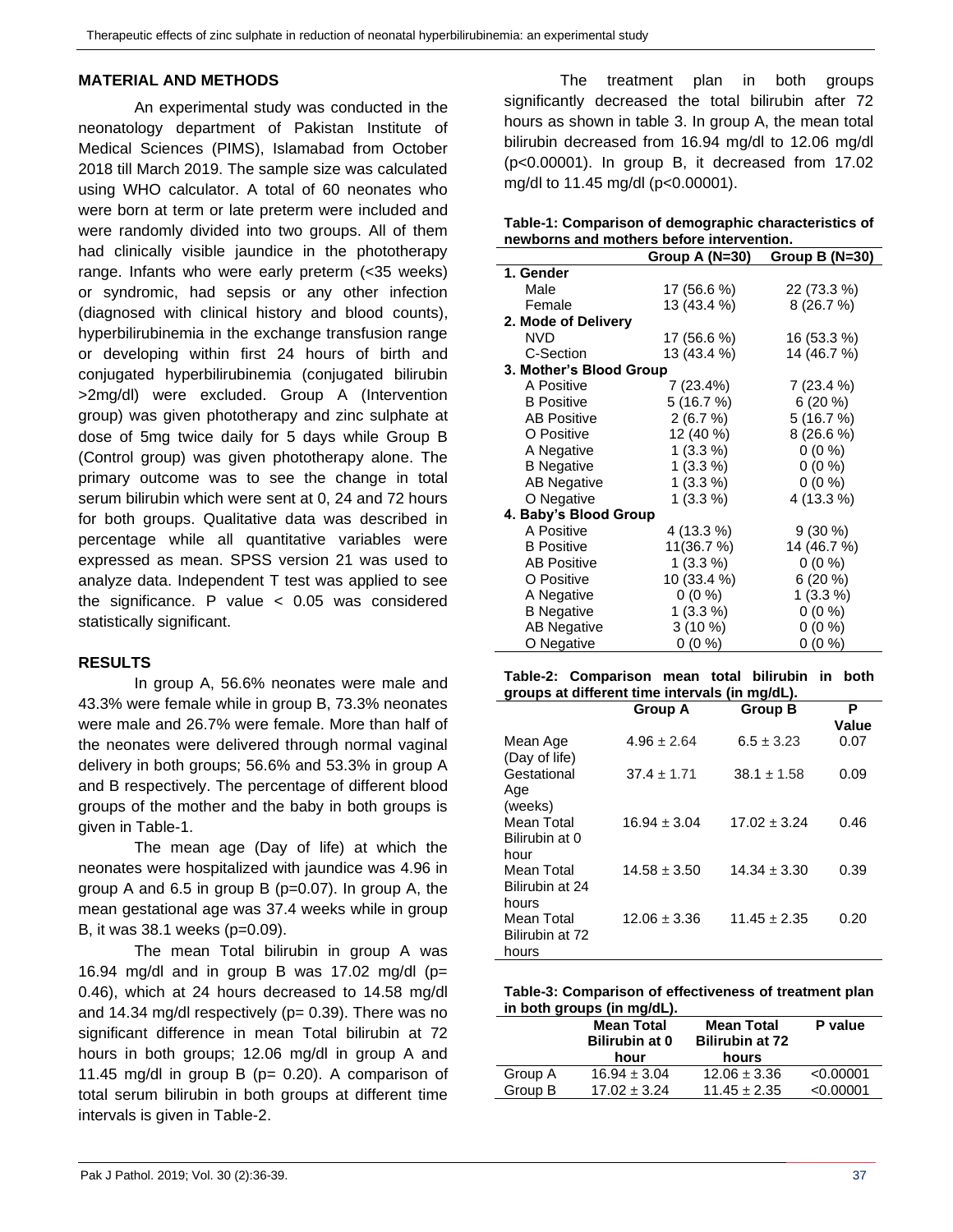## **DISCUSSION**

Our study showed no significant benefit of adding zinc sulphate in the treatment of neonatal jaundice when compared to the previous treatment of phototherapy alone. Similar results were observed in a recent study in which 90 normal term neonates were enrolled and no significant difference was found with the addition of zinc sulphate at a dose of 5mg twice daily [6]. These results were also shared by patton *et al,* who found no difference with the similar oral dose of zinc sulphate [7]. The results of our study are contrary to those observed by Hashemian *et al,* who not only found a significant reduction in total serum bilirubin but also a reduction in phototherapy duration with zinc sulphate dose of 10mg per day. However, in this study only those newborns were enrolled who had total serum bilirubin >20 mg/dl [8].

In another study done by Mohammedzadeh *et al,* the dose of zinc sulphate given was 10mg twice daily for five days, given to low birth weight premature infants. The mean decline in total serum bilirubin was only significant at 24 hours while it was non-significant at 48, 72, 96 and 120 hours of treatment [9]. Nabavizadeh *et al,* also used 10 mg twice daily dose of zinc sulphate and found no difference in serum bilirubin levels at 0, 6, 12, 24 hour and one week of treatment, when compared to the control group [10]. Rana *et al,* conducted a clinical trial on the effect of zinc gluconate on neonates presenting with hyperbilirubinemia. A total of 294 newborns were included, out of which 148 were given zinc gluconate 10 mg twice daily. Although no significant difference was found in the total serum bilirubin at 72 hours in the zinc or control group, the duration of phototherapy was found to be reduced in the former [11].

A meta-analysis done recently by Sharma *et al,* compared the results of 6 interventional studies to see the effect of zinc supplementation on hyperbilirubinemia. In all of them zinc sulphate was given except one in which zinc gluconate was given [12]. In only one study by Babae *et al,* a significant reduction in transcutaneous bilirubin was observed at 3<sup>rd</sup> to 5<sup>th</sup> day. The remaining five studies used total serum bilirubin as a measuring tool and found no significant difference in the intervention and control group [13].

Kacho *et al,* found a significant difference in the mean length of phototherapy duration when zinc sulphate was given at 5mg dose twice daily. The mean length of phototherapy was 3.6 days in the intervention group and 4.1 days in the control group (p= 0.017). However, no significant difference was

found in the serum bilirubin or serum zinc levels before or after intervention in both groups [14]. Similar results were shared by Maamouri *et al,* who found significant reduction in phototherapy duration and weight gain at  $3<sup>rd</sup>$  and  $7<sup>th</sup>$  day of life in the zinc group. It was also found that zinc supplementation could significantly improve weight gain at 72 hour. [15]. Kumar *et al,* also had similar findings [16]. A meta-analysis done by yang *et al,* on five randomized controlled trials concluded that zinc sulphate therapy showed no difference in total serum bilirubin, however significantly reduced phototherapy duration. [17].

Prophylactic zinc sulphate therapy of 10mg/day in premature, low birth weight (<1800 grams) newborns was found to reduce total serum bilirubin, reduction in weight gain and phototherapy duration [18].

Mosayebi *et al,* conducted a study to find the effect of phototherapy on serum zinc levels and found that phototherapy could significantly increase serum zinc level in newborn having total serum bilirubin > 18mg/dl. They further stated that in some neonates the increase in serum zinc level after phototherapy reached toxic levels and therefore suggested avoidance of zinc supplementation at this bilirubin levels. The zinc levels did not increase much in newborns with moderate hyperbilirubinemia i.e., total serum bilirubin <18mg/dl [19].

A different combination of zinc salt i.e., zinc acetate was given in another study at a dose of 10mg/day. The study comprised of 100 neonates, 50 of which were give zinc acetate. A significant reduction in the total serum bilirubin was found in the zinc group however, the no significant difference was found in the requirement or duration of phototherapy in the two groups [20].

The above studies showed that zinc sulphate is either effective at higher doses in decreasing hyperbilirubinemia or it only reduces the phototherapy duration. It is evident from present and other studies that 5mg twice daily dose is ineffective in treatment of hyperbilirubinemia.

## **CONCLUSION**

Although zinc has a role in inhibition of enterohepatic circulation, it is not effective in the treatment of jaundice in neonates. Further studies are required with higher doses of zinc sulphate.